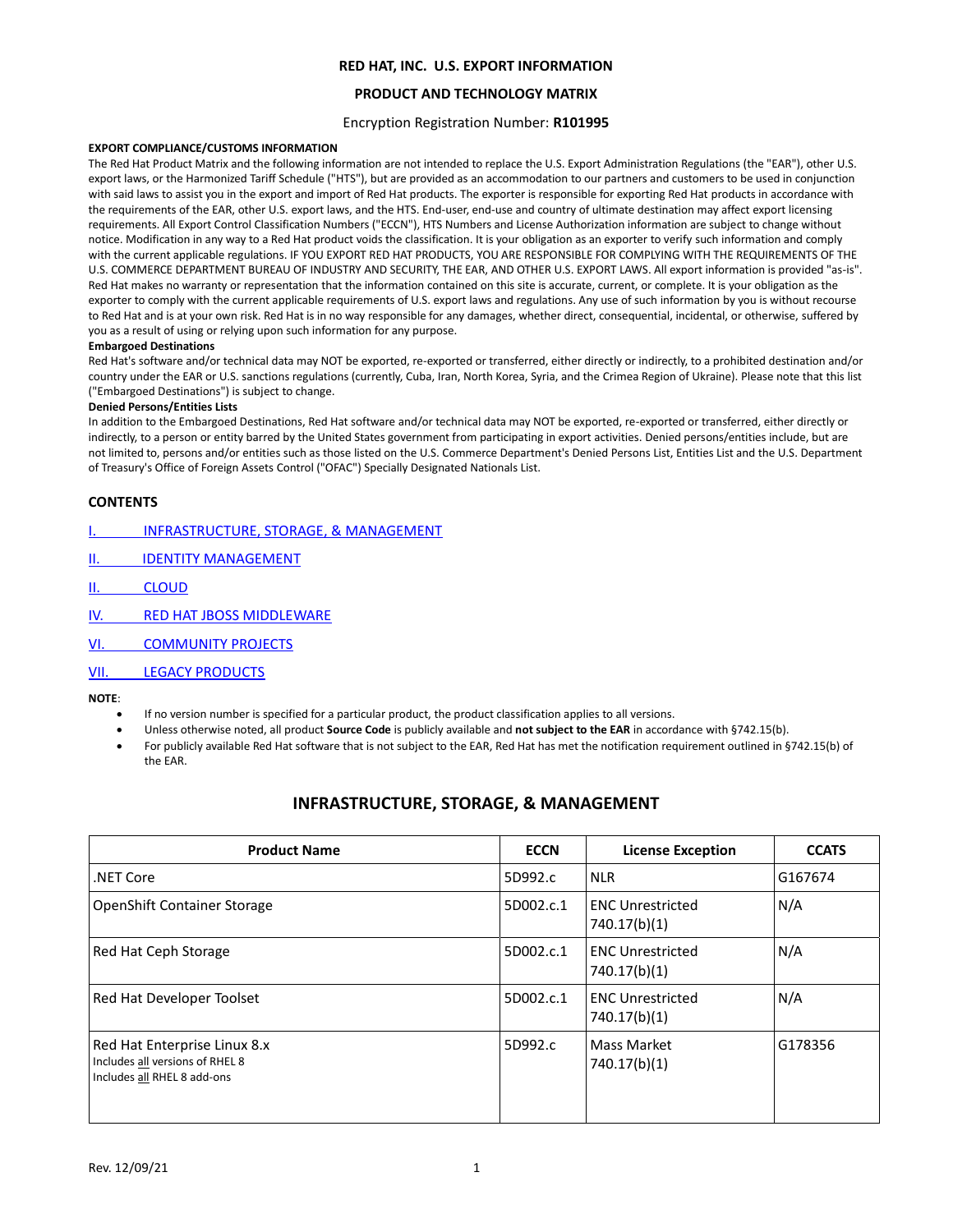## **PRODUCT AND TECHNOLOGY MATRIX**

Encryption Registration Number: **R101995**

| <b>Product Name</b>                                                                                 | <b>ECCN</b> | <b>License Exception</b>                | <b>CCATS</b> |
|-----------------------------------------------------------------------------------------------------|-------------|-----------------------------------------|--------------|
| Red Hat Enterprise Linux 7.x<br>Includes all versions of RHEL 7<br>Includes all RHEL 7 add-ons      | 5D992.c     | <b>Mass Market</b><br>740.17(b)(1)      | G182629      |
| Red Hat Enterprise Linux 6.x<br>Includes all versions of RHEL 6<br>Includes all RHEL 6 add-ons      | 5D992.c     | <b>Mass Market</b><br>740.17(b)(1)      | G182629      |
| Red Hat High Performance Network add-on for Red Hat<br>Enterprise Linux 6.x<br>(Desktop and Server) | EAR99       | <b>NLR</b>                              | N/A          |
| Red Hat Enterprise Linux 5.x<br>(Desktop & Server)                                                  | 5D992.c     | Mass Market<br>740.17(b)(1)             | N/A          |
| Red Hat Enterprise Linux 4.x<br>(Desktop & Server)                                                  | 5D992.c     | <b>Mass Market</b><br>740.17(b)(1)      | N/A          |
| Red Hat Enterprise Linux 3.x<br>(Desktop & Server)                                                  | 5D992.c     | Mass Market<br>740.17(b)(1)             | N/A          |
| Red Hat Universal Base Image (UBI)                                                                  | 5D992.c     | <b>Mass Market</b><br>740.17(b)(1)      | N/A          |
| Red Hat Enterprise Linux Atomic Host                                                                | 5D992.c     | Mass Market<br>740.17(b)(1)             | N/A          |
| Red Hat Enterprise Linux for Power LE                                                               | 5D992.c     | <b>Mass Market</b><br>740.17(b)(1)      | G182629      |
| Red Hat Enterprise Linux for Real Time                                                              | 5D992.c     | Mass Market<br>740.17(b)(1)             | G182629      |
| Red Hat Enterprise MRG<br>(Messaging, Realtime, and Grid)                                           | 5D002.c.1   | <b>ENC Unrestricted</b><br>740.17(b)(1) | G053991      |
| Red Hat Enterprise Virtualization                                                                   | 5D002.c.1   | <b>ENC Unrestricted</b><br>740.17(b)(1) | G075856      |
| <b>Container Native Virtualization</b>                                                              | 5D002.c.1   | <b>ENC Unrestricted</b><br>740.17(b)(1) | N/A          |
| Red Hat Network 3.1 Provisioning Module                                                             | 5D002.c.1   | <b>ENC Unrestricted</b><br>740.17(b)(1) | G030462      |
| Red Hat Satellite                                                                                   | 5D002.c.1   | <b>ENC Unrestricted</b><br>740.17(b)(1) | G073781      |
| <b>Red Hat Software Collections</b>                                                                 | 5D002.c.1   | <b>ENC Unrestricted</b><br>740.17(b)(1) | N/A          |
| Red Hat Gluster Storage                                                                             | 5D002.c.1   | <b>ENC Unrestricted</b><br>740.17(b)(1) | N/A          |
| Red Hat Subscription Asset Manager                                                                  | 5D002.c.1   | <b>ENC Unrestricted</b><br>740.17(b)(1) | N/A          |
| Red Hat Virtual Storage Appliance                                                                   | 5D002.c.1   | <b>ENC Unrestricted</b><br>740.17(b)(1) | N/A          |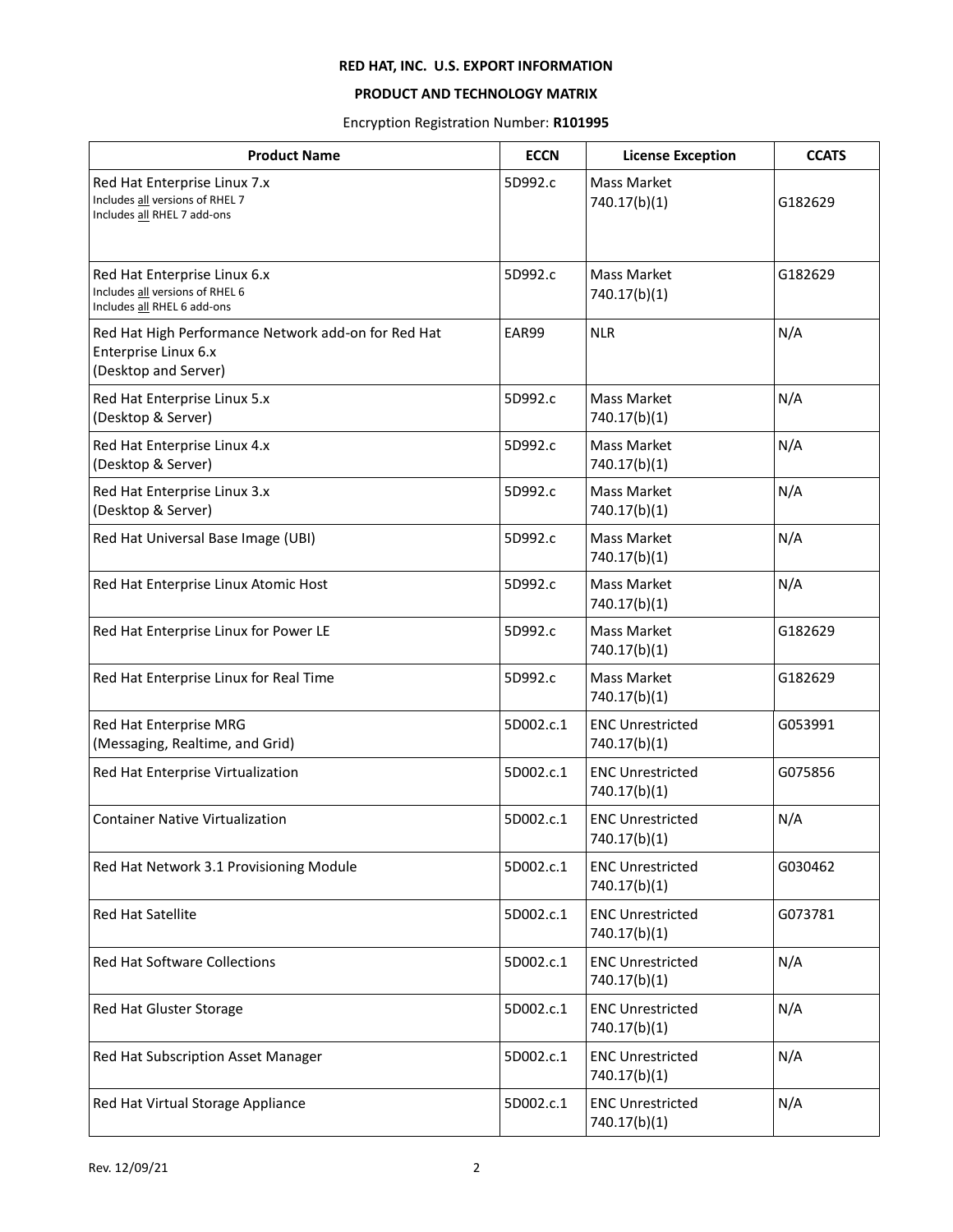## **PRODUCT AND TECHNOLOGY MATRIX**

Encryption Registration Number: **R101995**

| <b>Product Name</b>                                           | <b>ECCN</b> | <b>License Exception</b>                 | <b>CCATS</b> |
|---------------------------------------------------------------|-------------|------------------------------------------|--------------|
| Red Hat Update Infrastructure                                 | 5D002.c.1   | <b>IENC Unrestricted</b><br>740.17(b)(1) | N/A          |
| <b>Product Discovery</b><br>(Red Hat Subscription Management) | 5D002.c.1   | <b>ENC Unrestricted</b><br>740.17(b)(1)  | N/A          |

## **IDENTITY MANAGEMENT**

<span id="page-2-0"></span>

| <b>Product Name</b>                                                   | <b>ECCN</b> | <b>License Exception</b>                | <b>CCATS</b> |
|-----------------------------------------------------------------------|-------------|-----------------------------------------|--------------|
| Red Hat Certificate System 8.x, and<br>Red Hat Certificate System 9.x | 5D002.c.1   | <b>ENC Unrestricted</b><br>740.17(b)(1) | N/A          |
| Red Hat Directory Server 9.x, and<br>Red Hat Directory Server 10.x    | 5D002.c.1   | <b>ENC Unrestricted</b><br>740.17(b)(1) | N/A          |
| Red Hat Directory Server 8.0                                          | 5D992       | Mass Market<br>740.17(b)(1)             | G050610      |
| Red Hat Directory Server 7.1                                          | 5D992       | Mass Market<br>740.17(b)(1)             | G041941      |

# **CLOUD, AUTOMATION**

| <b>Product Name</b>                                                                                                            | <b>ECCN</b> | <b>License Exception</b>                | <b>CCATS</b> |
|--------------------------------------------------------------------------------------------------------------------------------|-------------|-----------------------------------------|--------------|
| <b>Advanced Cluster Management</b>                                                                                             | 5D002.c.1   | <b>ENC Unrestricted</b><br>740.17(b)(1) | N/A          |
| Ansible Tower                                                                                                                  | 5D002.c.1   | <b>ENC Unrestricted</b><br>740.17(b)(1) | G162504      |
| Ansible Engine                                                                                                                 | EAR99       | <b>NLR</b>                              | N/A          |
| <b>Ansible Automation Platform</b><br>Note: This includes all supported collections distributed via Ansible Automation<br>Hub. | 5D002.c.1   | <b>ENC Unrestricted</b><br>740.17(b)(1) | N/A          |
| Atomic Enterprise Platform                                                                                                     | 5D002.c.1   | <b>ENC Unrestricted</b><br>740.17(b)(1) | N/A          |
| CodeReady Workspaces                                                                                                           | 5D992       | Mass Market<br>740.17(b)(1)             | G172354      |
| Red Hat Enterprise Linux CoreOS                                                                                                | 5D992       | <b>Mass Market</b><br>740.17(b)(1)      | G174069      |
| CoreOS Tectonic                                                                                                                | 5D992       | Mass Market<br>740.17(b)(1)             | G174069      |
| Red Hat Quay Enterprise, and<br>Red Hat Quay.io                                                                                | 5D992       | <b>Mass Market</b><br>740.17(b)(1)      | G174068      |
| Red Hat Cloud Infrastructure                                                                                                   | 5D002.c.1   | <b>ENC Unrestricted</b><br>740.17(b)(1) | N/A          |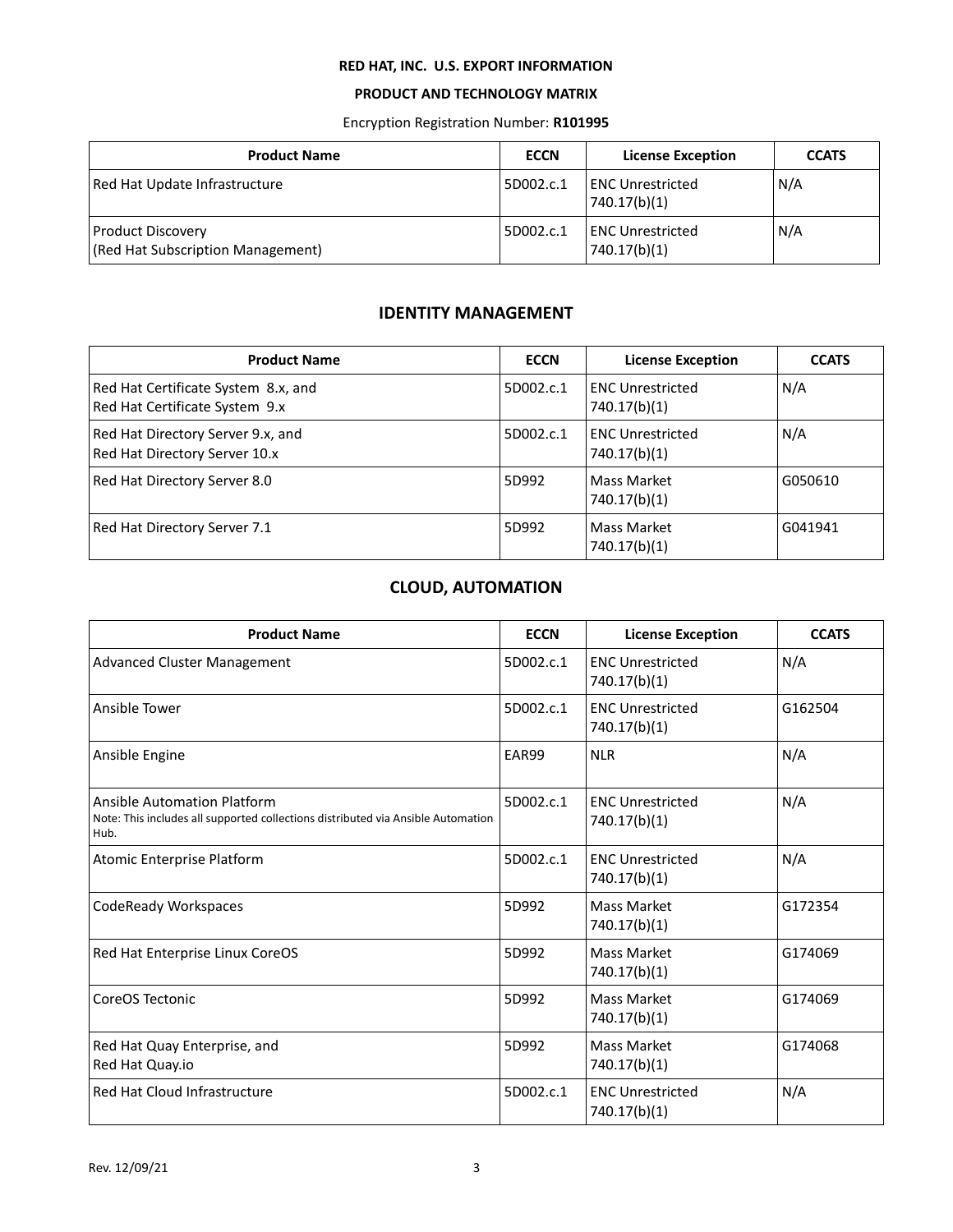## **PRODUCT AND TECHNOLOGY MATRIX**

Encryption Registration Number: **R101995**

| <b>Product Name</b>                                                           | <b>ECCN</b> | <b>License Exception</b>                | <b>CCATS</b> |
|-------------------------------------------------------------------------------|-------------|-----------------------------------------|--------------|
| Red Hat CloudForms 2.x<br>Red Hat CloudForms 3.x<br>Red Hat CloudForms 4.x    | 5D002.c.1   | ENC Unrestricted<br>740.17(b)(1)        | G148044      |
| Red Hat Enterprise Linux OpenStack Platform<br>(includes OpenStack for Power) | 5D002.c.1   | <b>ENC Unrestricted</b><br>740.17(b)(1) | G141413      |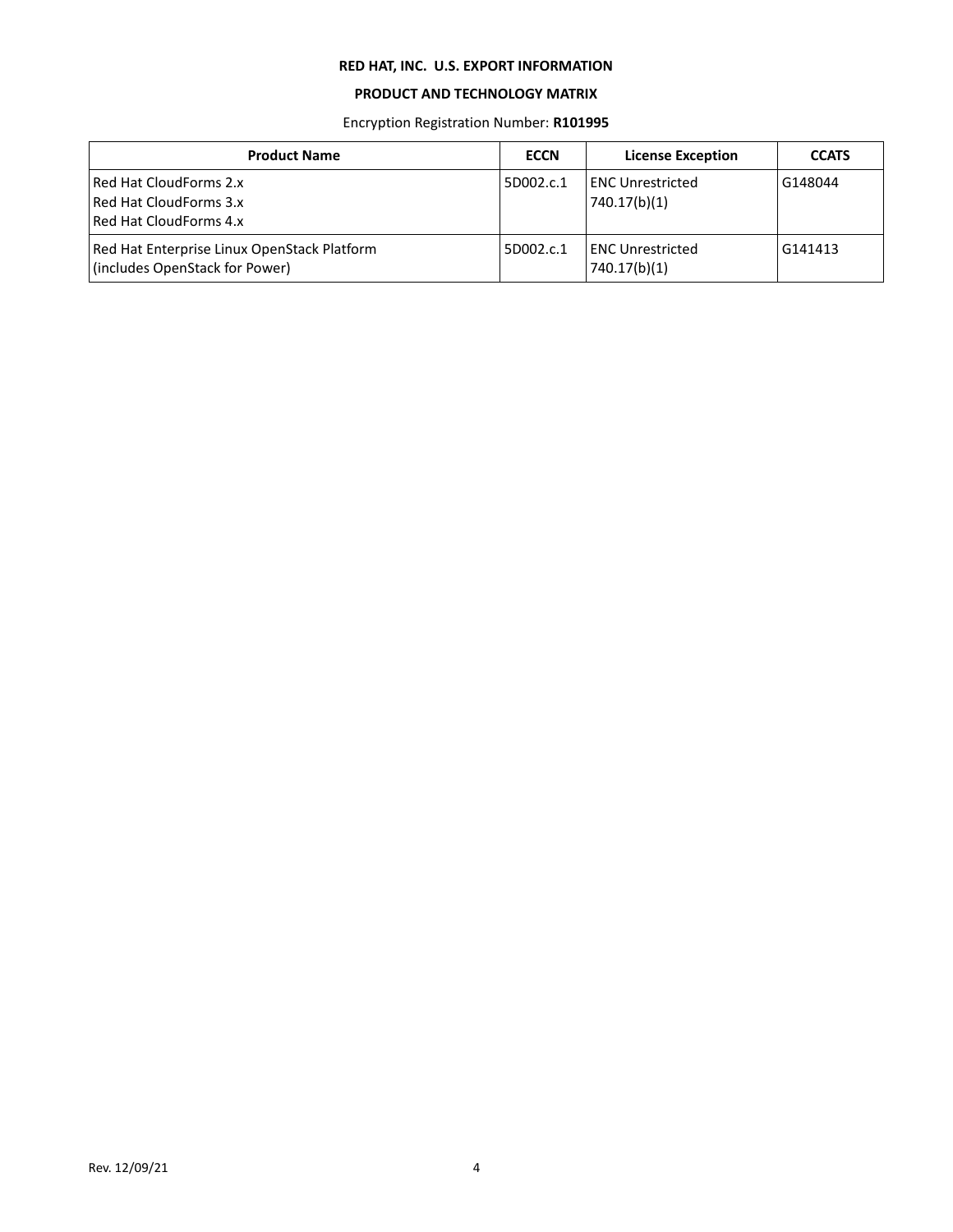## **PRODUCT AND TECHNOLOGY MATRIX**

Encryption Registration Number: **R101995**

# **APPLICATION PLATFORM**

<span id="page-4-0"></span>

| <b>Product Name</b>                                                                                                                                                                                                      | <b>ECCN</b> | <b>License Exception</b>                | <b>CCATS</b> |
|--------------------------------------------------------------------------------------------------------------------------------------------------------------------------------------------------------------------------|-------------|-----------------------------------------|--------------|
| Red Hat Cryostat                                                                                                                                                                                                         | 5D992.c     | <b>NLR</b>                              | N/A          |
| OpenShift Container Platform<br>(includes OpenShift Serverless)                                                                                                                                                          | 5D002.c.1   | <b>ENC Unrestricted</b><br>740.17(b)(1) | G146915      |
| <b>OpenShift Application Runtimes</b>                                                                                                                                                                                    | 5D002.c.1   | <b>ENC Unrestricted</b><br>740.17(b)(1) | N/A          |
| Red Hat OpenJDK<br>(includes Red Hat OpenJDK on Windows)                                                                                                                                                                 | 5D992.c     | <b>NLR</b>                              | G167674      |
| Red Hat 3scale API Management                                                                                                                                                                                            | 5D992.c     | <b>NLR</b>                              | N/A          |
| Red Hat Development Suite<br>Includes the following:<br>DevSuite Installer<br>$\bullet$<br>Red Hat Container Development Kit (CDK)<br>$\bullet$<br>Red Hat OpenJDK<br>Red Hat JBoss Developer Studio<br>Cygwin installer | 5D992.c     | <b>NLR</b>                              | G167674      |
| Red Hat A-MQ                                                                                                                                                                                                             | 5D002.c.1   | <b>ENC Unrestricted</b><br>740.17(b)(1) | N/A          |
| Red Hat Process Automation Manager<br>(Red Hat JBoss BPMS)                                                                                                                                                               | 5D002.c.1   | <b>ENC Unrestricted</b><br>740.17(b)(1) | N/A          |
| Red Hat Decision Manager<br>(Red Hat JBoss BRMS)                                                                                                                                                                         | 5D002.c.1   | <b>ENC Unrestricted</b><br>740.17(b)(1) | N/A          |
| Red Hat Data Grid                                                                                                                                                                                                        | 5D002.c.1   | <b>ENC Unrestricted</b><br>740.17(b)(1) | N/A          |
| Red Hat JBoss Data Virtualization (Services)                                                                                                                                                                             | 5D002.c.1   | <b>ENC Unrestricted</b><br>740.17(b)(1) | N/A          |
| Red Hat JBoss Developer Studio                                                                                                                                                                                           | EAR99       | <b>NLR</b>                              | N/A          |
| Red Hat JBoss Enterprise Application Platform                                                                                                                                                                            | 5D002.c.1   | <b>ENC Unrestricted</b><br>740.17(b)(1) | N/A          |
| Red Hat JBoss Enterprise Web Platform                                                                                                                                                                                    | 5D002.c.1   | <b>ENC Unrestricted</b><br>740.17(b)(1) | N/A          |
| Red Hat Fuse                                                                                                                                                                                                             | 5D002.c.1   | <b>ENC Unrestricted</b><br>740.17(b)(1) | N/A          |
| Red Hat Integration                                                                                                                                                                                                      | 5D992.c.1   | <b>NLR</b>                              | N/A          |
| Red Hat JBoss Operations Network                                                                                                                                                                                         | 5D002.c.1   | <b>ENC Unrestricted</b><br>740.17(b)(1) | N/A          |
| Red Hat JBoss Portal                                                                                                                                                                                                     | 5D002.c.1   | <b>ENC Unrestricted</b><br>740.17(b)(1) | N/A          |
| Red Hat Single Sign-On (RH-SSO)                                                                                                                                                                                          | 5D992.c     | <b>NLR</b>                              | N/A          |
| Red Hat JBoss SOA Platform                                                                                                                                                                                               | 5D002.c.1   | <b>ENC Unrestricted</b>                 | N/A          |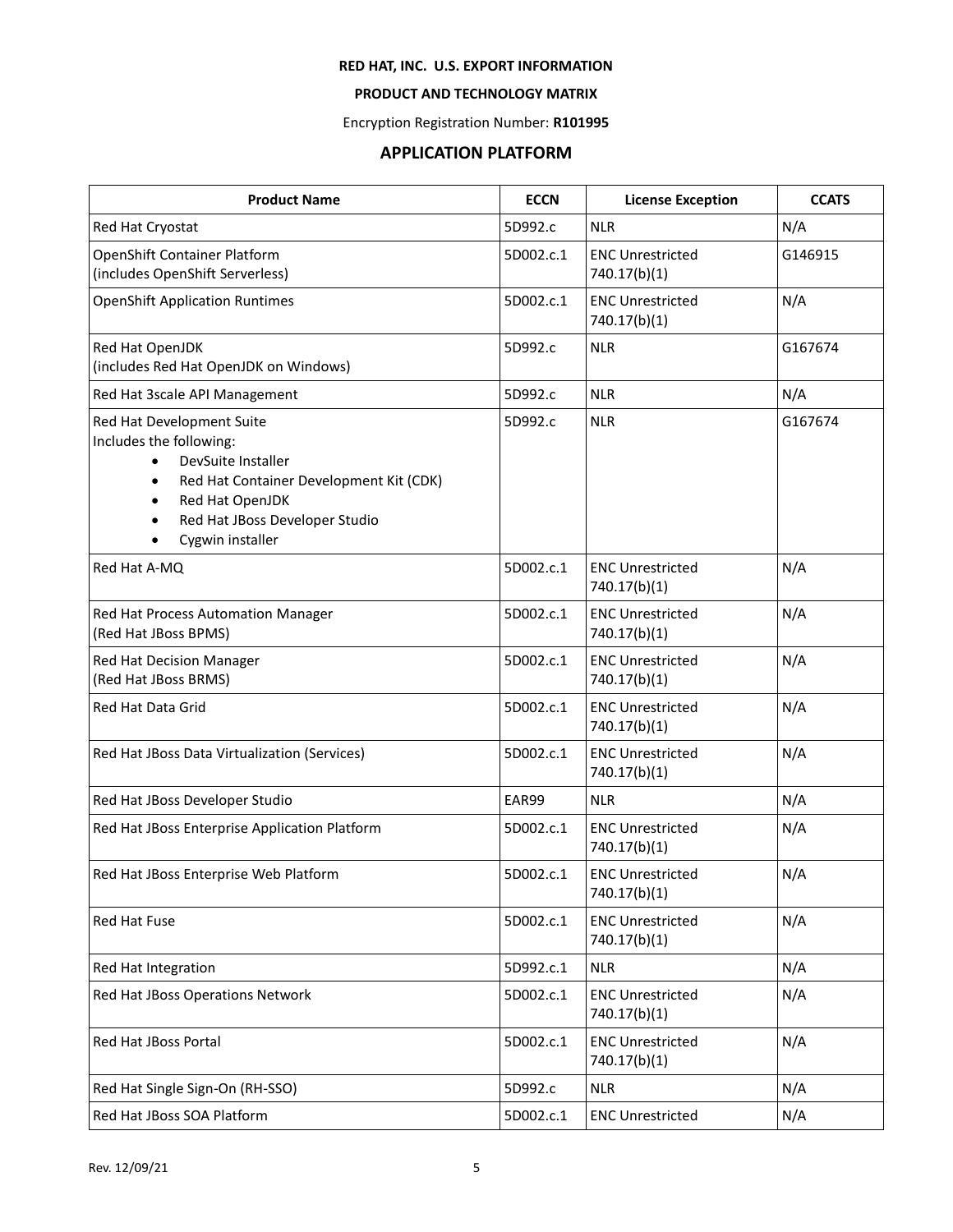## **PRODUCT AND TECHNOLOGY MATRIX**

Encryption Registration Number: **R101995**

| <b>Product Name</b>                 | <b>ECCN</b> | <b>License Exception</b>                | <b>CCATS</b> |
|-------------------------------------|-------------|-----------------------------------------|--------------|
|                                     |             | 740.17(b)(1)                            |              |
| Red Hat JBoss Web Framework Kit     | 5D002.c.1   | <b>ENC Unrestricted</b><br>740.17(b)(1) | N/A          |
| Red Hat JBoss Web Server            | 5D002.c.1   | <b>ENC Unrestricted</b><br>740.17(b)(1) | N/A          |
| Red Hat Mobile Application Platform | 5D002.c.1   | <b>ENC Unrestricted</b><br>740.17(b)(3) | G156916      |

## **COMMUNITY PROJECTS**

<span id="page-5-0"></span>NOTE: Community Project software in source code and binary code form are publicly available and are not subject to the EAR in accordance with §742.15(b). Red Hat has met the notification requirement outlined in §742.15(b) of the EAR.

| Ansible Galaxy (galaxy.ansible.com)                                  |
|----------------------------------------------------------------------|
| Ansible.org                                                          |
| Ceph.org                                                             |
| CentOS.org                                                           |
| Cygwin.org                                                           |
| JBoss.org (various projects)                                         |
| Fedora (GetFedora.org)                                               |
| ManageIQ.org                                                         |
| Mobicents.org                                                        |
| <b>GNUPro Developer Tools</b>                                        |
| Spacewalk.org                                                        |
| Red Hat Emerging Technologies<br>http://et.redhat.com/page/Main_Page |
| oVirt.org                                                            |
| OpenShift Origins (Openshift.org)                                    |

## **LEGACY PRODUCTS**

<span id="page-5-1"></span>

| <b>Product Name</b>                             | <b>ECCN</b> | <b>License Exception</b>                | <b>CCATS</b> |
|-------------------------------------------------|-------------|-----------------------------------------|--------------|
| Red Hat Certificate Management System 7.2       | 5D992       | Mass Market**                           | G050610      |
| Red Hat Certificate Management System 7.1       | 5D992       | Mass Market**                           | G041941      |
| Red Hat Cluster Suite (RHEL 5 and earlier)      | EAR99       | <b>NLR</b>                              | N/A          |
| Red Hat Enterprise Linux 2.1 Desktop and Server | 5D002.c.1   | <b>ENC Unrestricted</b><br>740.17(b)(1) | G030697      |
| Red Hat Network 4.0 Satellite                   | 5D992       | Mass Market                             | G043498      |